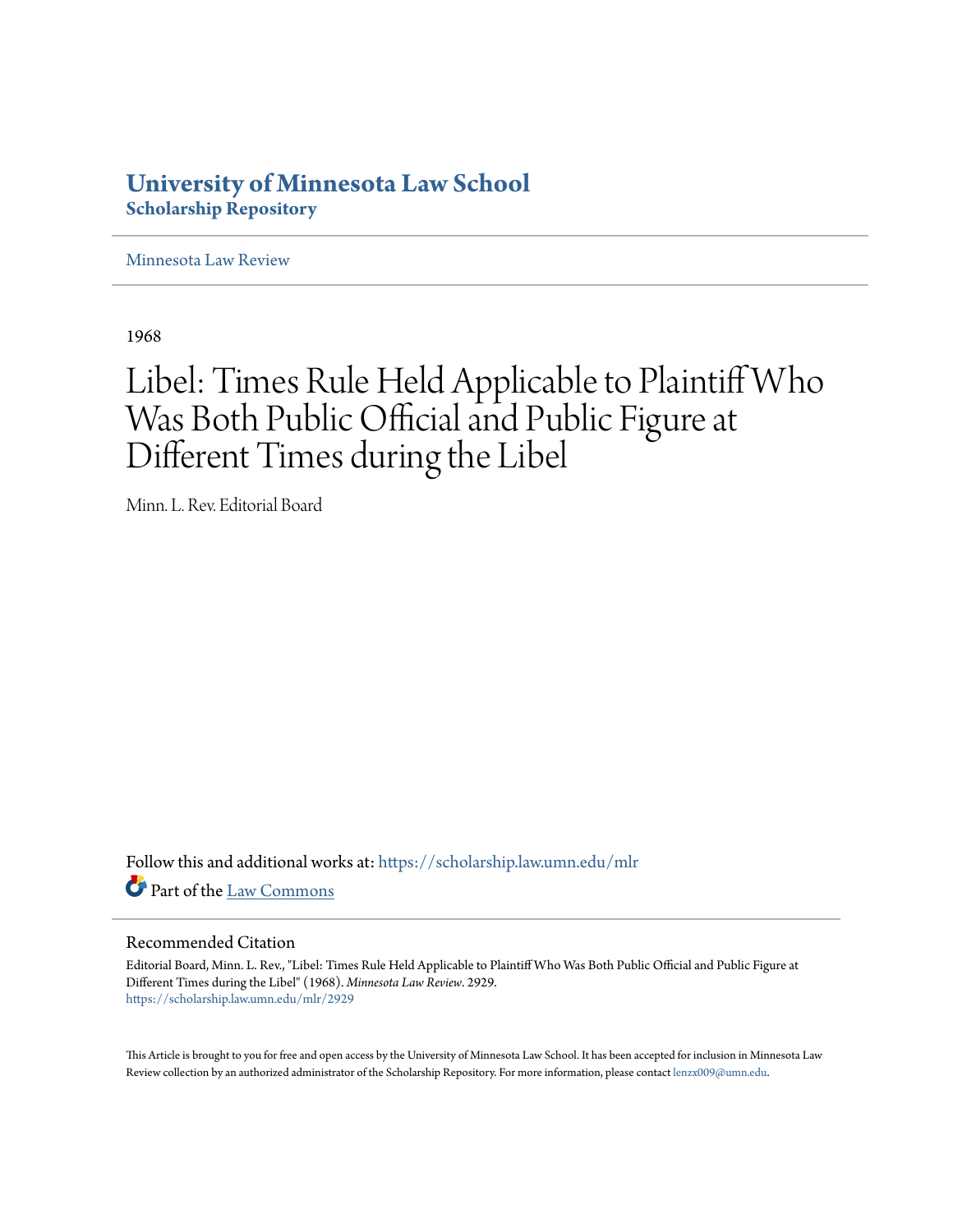little hope of recovery, its profits will not be increased. If the creditor does not want the debtor to be sued, this can be arranged when the initial agreement is made.

The courts erred when they relied upon the age-old cliche that what you may not do directly, you may not do indirectly.<sup>44</sup> In the context of the lay intermediary, the practice of hiring an attorney eliminates the objections underlying the direct practice of law.<sup>45</sup> When an attorney is hired to do the legal work, regardless of who hires him, he is subject to the same restrictions as other attorneys and has met the qualifications to entitle him to practice law.

The court's objections to collection agencies acting as intermediaries in hiring attorneys and controlling legal proceedings seem somewhat superficial in view of the demand for such services and the relatively minor dangers involved. Where there is a conflict of interest between the creditor and the collection agency, it should be treated as such, and barring such activities as the unauthorized practice of law should be done only after consideration of the desires and interests of the creditors who are presumably the ones being protected.

## Libel: *Times* Rule Held Applicable to Plaintiff Who Was Both Public Official and Public Figure at Different Times During the Libel

Plaintiff was awarded general and punitive damages in a libel action which arose out of published statements to the effect that he was a collaborator or sympathizer with Communists. These libelous statements were published and distributed over several years.' During the initial libels the plaintiff was either

Commercial Law Leagues, *supra* note 14, at 208. Actually, less than **5%** are ever sent to attorneys. *Brief Sur Draft* 156. Given the small percentage of accounts sent to attorneys, and the fee based on recovery, it is unlikely there will be substantial conflict of interests.

44. *See* Comment, 24 **U. CHI.** L. **REV.** 572, **576 (1957).**

45. See note 6 *supra.* The dangers specified for the direct practice of law by laymen are obviated if an attorney is doing the legal work.

1. The plaintiff, Dr. Arnold Rose, had participated in the writing of the monumental book discussing the problems of Negroes in this country entitled *An American Dilemma* (1944). The defendant alleged that the book had been written in large part by Communists and Communist fronters, and concluded that Rose's participation in the writing of the book marked him as a Communist collaborator. These libelous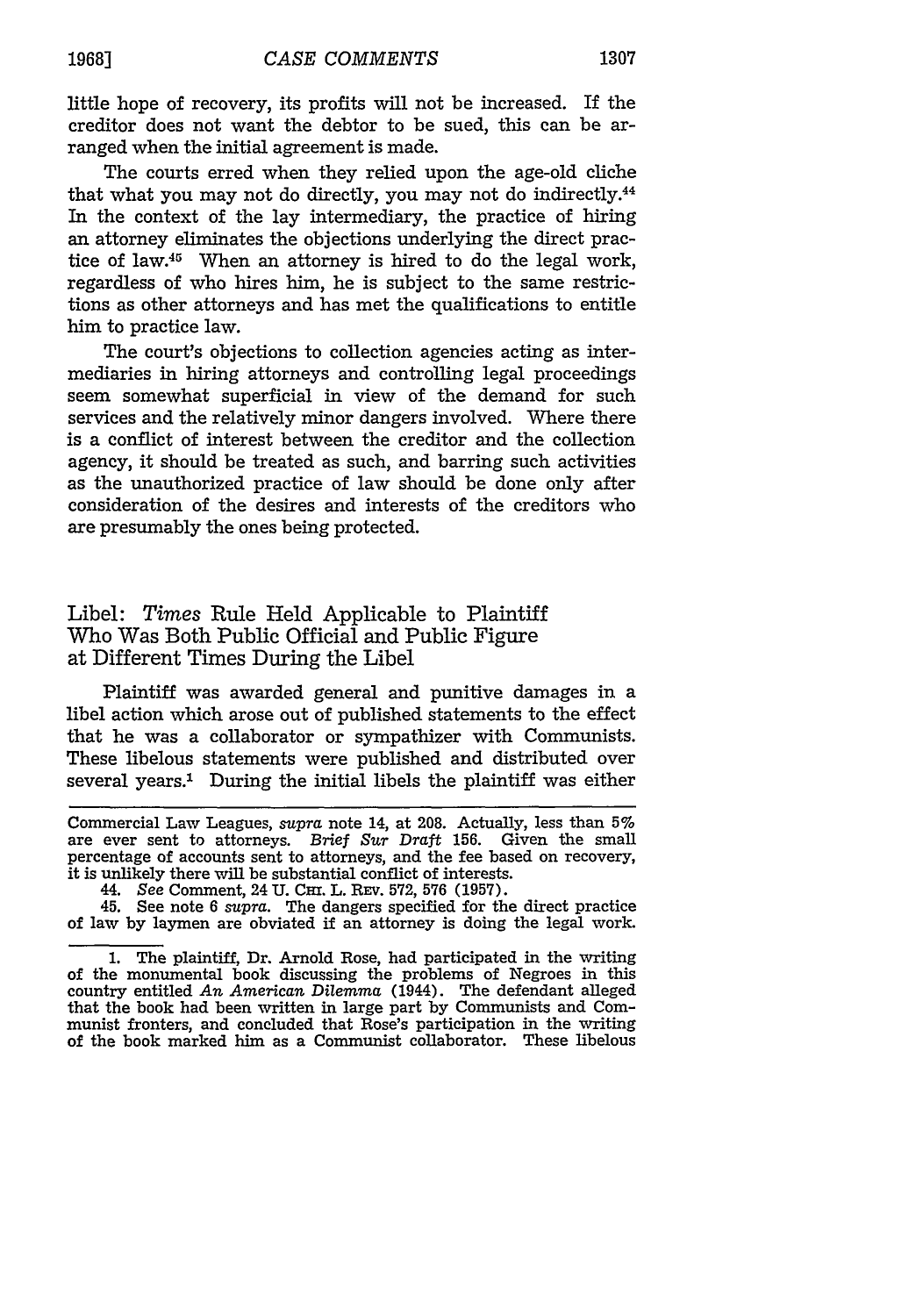a candidate for election or an elected state representative;<sup>2</sup> subsequent to his legislative term, he was a prominent, although nonofficial, public figure.3 The trial court correctly instructed the jury that the libelous statements published while the plaintiff was a candidate or elected representative were actionable only if made with actual malice. However, the court further instructed that the plaintiff need not prove actual malice in order to recover damages for the statements published or distributed during the period that he was a nonofficial public figure. On appeal, the Minnesota Supreme Court reversed and remanded for a new trial, *holding* that since the plaintiff was either a public official or a public figure at all times, he could not recover damages in libel for any period absent a constitutionally sufficient showing of actual malice. *Rose v. Koch,* 154 N.W.2d 409 (Minn. 1967).

In order to encourage uninhibited discussion of public issues and public figures, the United States Supreme Court has recently expanded the conditional privilege of comment on public officials and public figures. 4 The landmark case of *New York* Times Com*pany v. Sullivan,5* decided in 1964, established the rule that a public official could not recover damages for a defamatory falsehood

statements were published during the fall of 1962 and spring of 1963 in the defendant's right wing newspaper, *Facts for Action*. The defendant distributed these newspapers before, during, and after the plaintiff's legislative term.

2. The plaintiff was a representative in the state legislature from January, 1963, to December **31,** 1964, and a candidate for election for some months prior to his legislative term. Rose *v. Koch,* 154 N.W.2d 409, 413 (Minn. 1967).

3. The Minnesota court characterized Dr. Rose as a "person of prominence and public importance in this state and, indeed, nationally and even internationally." 154 N.W.2d at 413. Dr. Rose was a professor of Sociology at the University of Minnesota. He had lectured widely on the subject of public attitudes toward Communism, and had served on the President's National Advisory Committee on Housing for Senior Citizens. See generally A. Rose, LIBEL AND ACADENIC FREEDOM (1968) (this book was written by the plaintiff in the instant case and describes his law suit in detail).

4. These changes in the law of libel have evoked a great deal of commentary. *See, e.g.,* A. RosE, *supra* note 3, at 118-21; Kalven, *The New York Times Case: A Note on "The Central Meaning"* of *the First Amendment,* 1964 Sup. CT. REV. 191; Kalven, *The Reasonable Man* and *the First Amendment: Hill, Butts,* and *Walker,* 1967 SUiP. CT. REv. 267; Meildejohn, *Public* Speech and *the First Amendment,* 55 GEO. L.J. 234 (1966); Pedrick, Freedom of the *Press and* the *Law of Libel: The Modern Revised Translation, 49 Cornell L.Q. 581 (1964); Note, Defamation* of *the Public Official,* 61 Nw. U.L. REv. 614 (1966); Comment, Libel of the Public Figure: An Unsettled Controversy, 12 Sr. Louis U.L. REv. 103 (1967); Comment, 32 **ALBANY** L. REv. 207 (1967).

5. **376** U.S. 254 (1964).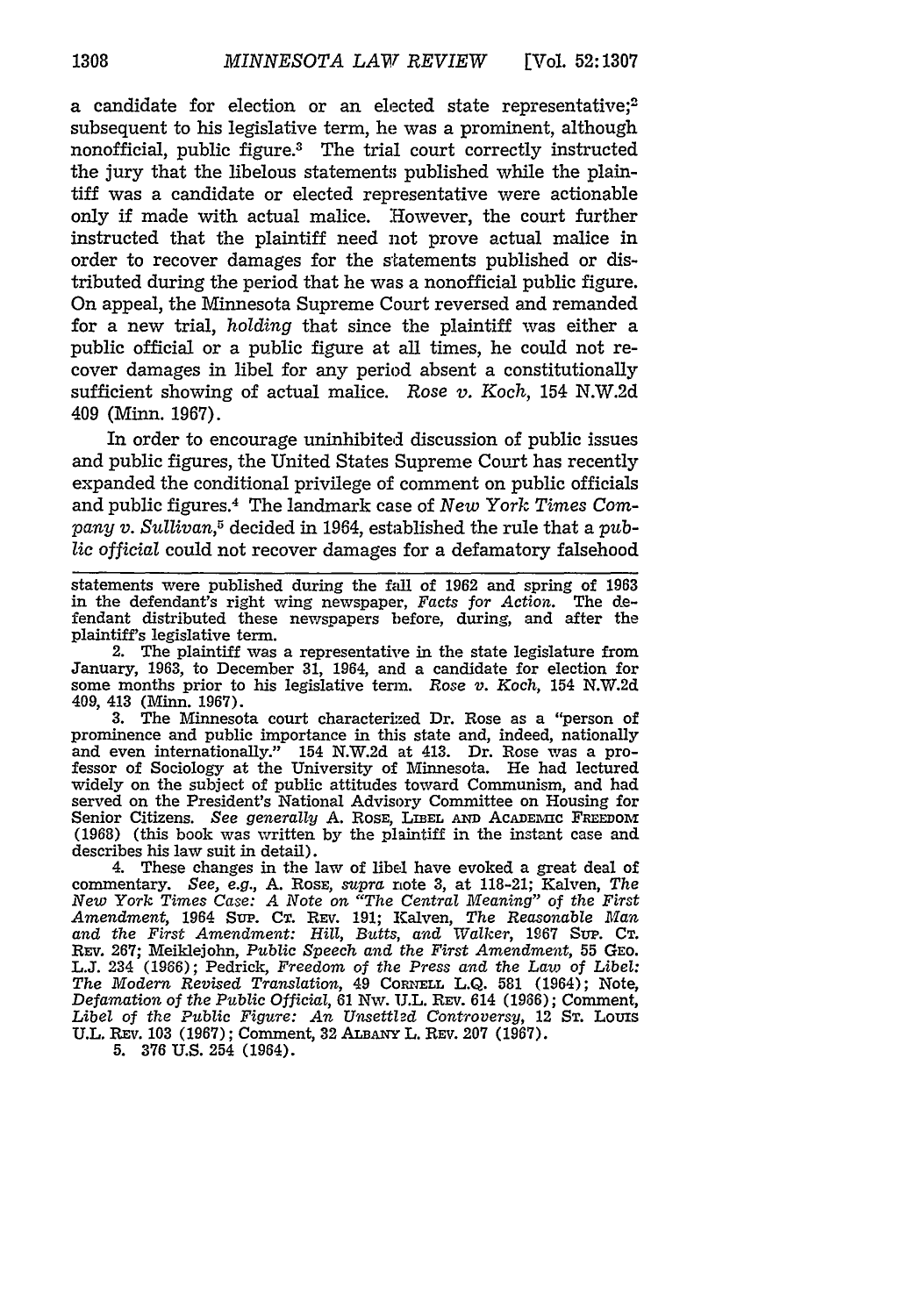concerning his *official* conduct "unless he proves that the statement was made with 'actual malice'—that is, with knowledge that it was false or with reckless disregard of whether it was false or not."" The plaintiff in the *Times* case was the elected police commissioner of Montgomery, Alabama; the falsehood related to his handling of a student civil rights demonstration and his treatment of Dr. Martin Luther King. Since the plaintiff was clearly a public official and the libel clearly concerned his official conduct, the *Times* Court was able to reserve judgment as to the ultimate scope of the terms "public official" and "official conduct."7

Definition of these terms became necessary in *Rosenblatt v. Baers* and *Garrison v. Louisiana.9* In *Rosenblatt,* where a former nonelected supervisor of a county recreation area was held to be a public official, the Court defined public officials to include at least those "government employees who have, or appear to the public to have, substantial responsibility for or control over the conduct of governmental affairs."'10 In *Garrison,* the Court broadly defined the official conduct concept by including therein "anything which might touch on an official's fitness for office."<sup>11</sup>

A frequently raised question at this time was whether the similarities between public officials and public figures made necessary the application of the *Times* rule to the latter.<sup>12</sup> This question was finally reached by the Court in two cases, decided together in June of 1967. In *Associated Press v. Walker,13* the plaintiff was a politically prominent person and a well-known former Army general, and in *Curtis Publishing Company v. Butts, <sup>4</sup>*the plaintiff was the athletic director and former foot-

**13. 388 U.S. 130 (1967).** 14. *Id.*

<sup>6.</sup> *Id.* at 279-80.

**<sup>7.</sup>** *Id.* at **283** n.23.

**<sup>8. 383</sup> U.S. 75 (1966).**

<sup>9. 379</sup> U.S. 64 (1964). 10. 383 U.S. at 85.

<sup>11. 379</sup> U.S. at 77. The defendant in *Garrison* had accused several state court judges of laziness and inefficiency and had implied that they were under racketeer influences.

<sup>12.</sup> Lower federal and state courts often faced this question after *Times* and resolved it both ways. *See, e.g.,* Pauling v. News Syndicate Co., 335 F.2d 659 (2d Cir. 1964), *cert. denied,* 379 U.S. 968 (1965) *(Times* rule held applicable to a famous scientist); Faulk v. Aware, Inc., 14 N.Y.2d 954, 202 N.E.2d 372, 253 N.Y.S.2d 990 (1964), *cert. denied,* 380 U.S. **916 (1965)** *(Times* rule held not applicable to a radio and television performer).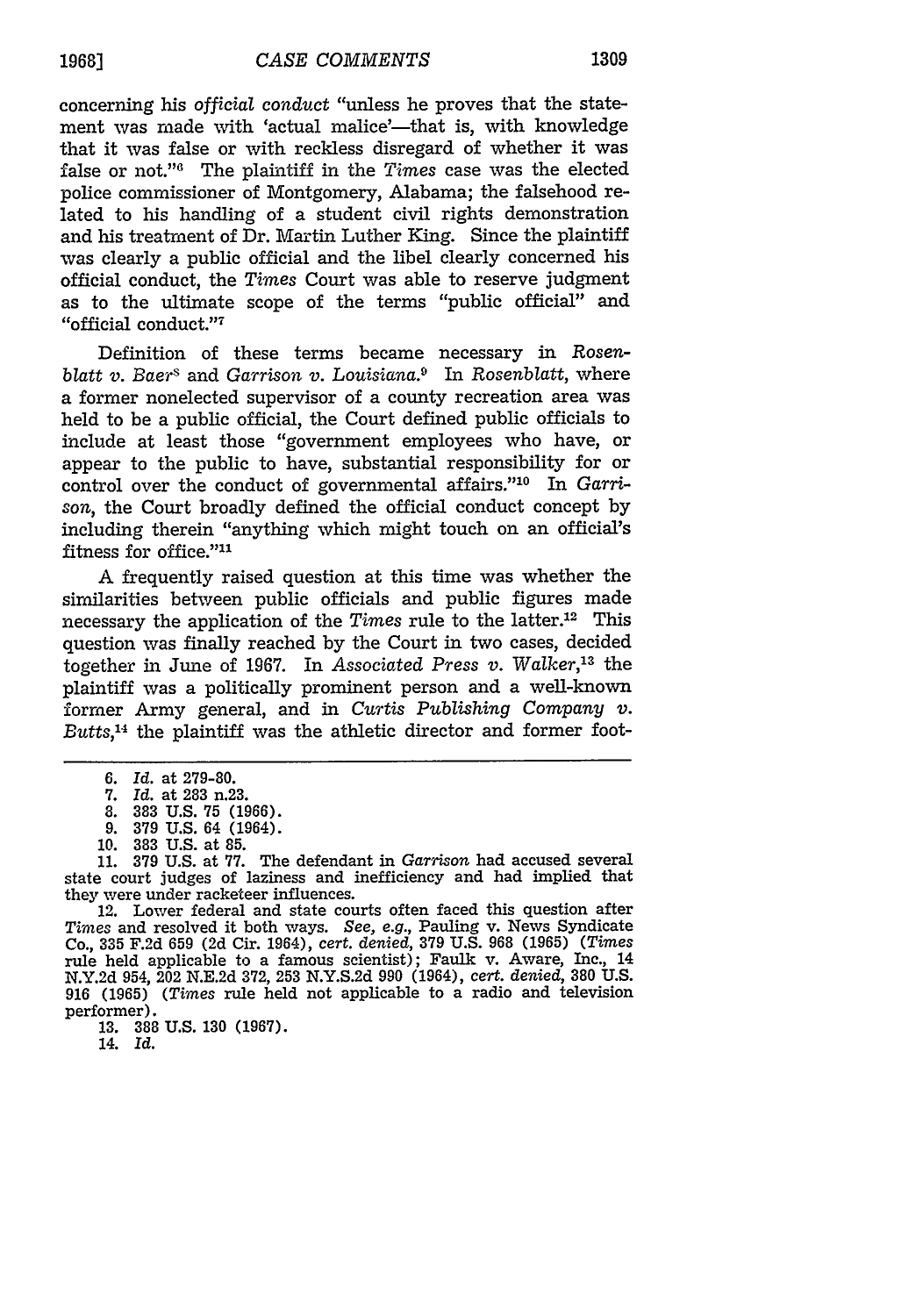ball coach at the University of Georgia. Although the seven members of the Court that reached the question agreed that both men were public figures,<sup>15</sup> there was a three-way split as to the applicable standard. Chief Justice Warren, joined by Justices Brennan and White, would hold the *Times* standard of actual malice applicable equally to public officials and public figures.<sup>16</sup> Justice Harlan, joined by Justices Clark, Stewart, and Fortas, would apply a less strict standard to public figures and permit recovery on a showing of "highly unreasonable conduct constituting an extreme departure from the standards of investigation and reporting ordinarily adhered to be responsible publishers."<sup>17</sup> Justice Black, joined by Justice Douglas, would hold any libel judgment an infringement of the first amendment and therefore unconstitutional.<sup>18</sup> Chief Justice Warren prevailed in *Walker'9* and the plaintiff's judgment in that case was reversed.20 In *Butts,* however, the plaintiff's judgment was affirmed with Justice Harlan's new public figure standard pre-

16. In reaching this conclusion, the Chief Justice noted that the consolidation and blending of powers in both the governmental and the resolution of important public questions. Furthermore, he thought it clear that such men have as ready access to the means of publicity as do public officials, and can as well use this publicity to influence policy or rebut criticism. *Id.* at 162.

17. *Id.* at 155.

18. *Id.* at 172. Justice Black has consistently maintained this absolutist position. *See* Rosenblatt v. Baer, **383** U.S. **75,** 94 (1966) (con- curring and dissenting opinion); New York Times v. Sullivan, **376** U.S. 254, **293** (1964) (concurring opinion). *See* generally Cohn, Justice Black *and First Amendment "Absolutes": A Public Interview,* **37** N.Y.U.L. REv. 549 (1962).

19. Justices Black and Douglas joined in the Chief Justice's opinion in *Walker,* but only to enable the Court to reach a majority ground of decision in that case. In *Butts,* they dissented on the ground that any libel judgment is unconstitutional. *See* note 18 *supra.*

20. The libel in *Walker* arose out of the Associated Press' misstatement of Walker's participation in the 1962 race riots at the Unicharge against the federal marshals and had encouraged the use of violence. Walker contended that he had only advocated peaceful protest and had at no time taken control of the crowd.

The Chief Justice held without elaboration that the judgment for Walker was in clear conflict with the *Times* case. Justice Harlan, after a lengthy analysis of the evidence, agreed that Walker's judgment must be reversed on the basis of his new standard for public figures. In finding a lack of "highly unreasonable conduct" on the part of Associated Press, Justice Harlan noted that the news dispatch required immediate dissemination, and that the AP had received its information from an on-the-scene correspondent and had no reason to doubt its trustworthiness.

**<sup>15.</sup>** *Id.* at 162.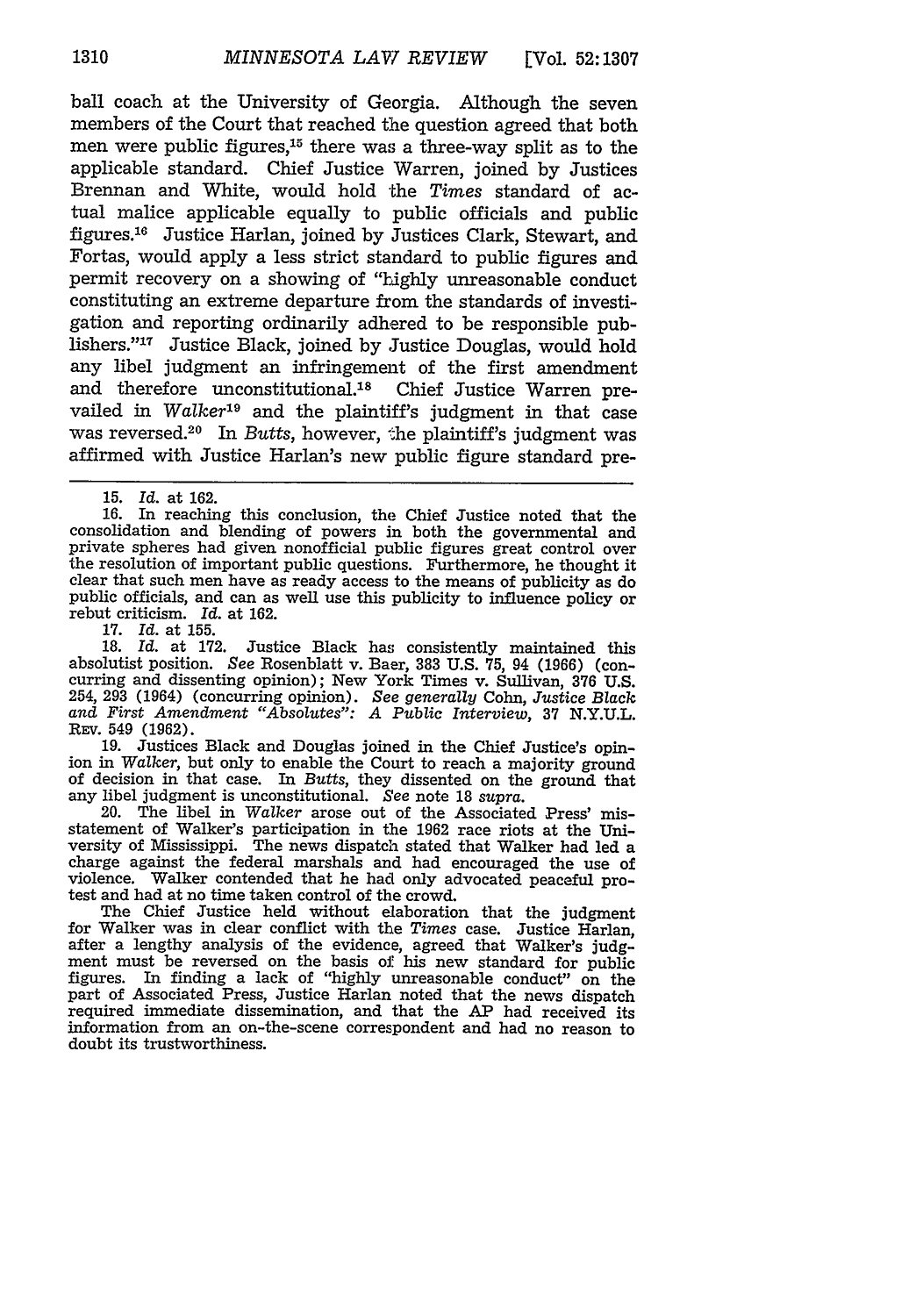vailing as the plurality opinion.21

The Minnesota court in *Rose* resolved two threshold questions by finding that the defendant's statements were libelous, 22 and by finding that the plaintiff was a public figure subsequent to his legislative term.23 The complexity of the *Rose* case arises from the fact that the plaintiff was a public official at the time of the initial libels, and a nonofficial public figure at the time of the subsequent libels.<sup>24</sup> The Minnesota court held that only the *Times* standard was applicable in this situation on the ground that the application of two standards of liability to the same case "would tax the ingenuity of the trial court and hopelessly confuse the jury."25 The court then found that the district court's jury instructions were inadequate in light of the *Times* standard,<sup>26</sup> and consequently remanded for a new trial.

21. The libel in *Butts* arose out of an article in *The Saturday Evening Post* which accused Butts, who was then the athletic director at the University of Georgia, of "fixing" a football game between the University of Georgia and the University of Alabama. The *Post* had received its information from one George Burnett, who had accidentally overheard a telephone conversation between Butts and the Alabama football talk which would be of no value to an opposing coach. In finding that the evidence was sufficient to satisfy his standard of "highly unreasonable conduct," Harlan noted that the *Butts* story, unlike the news dispatch in Walker, did not require immediate dissemination and the publishers consequently had time to make an adequate investiga- tion. However, the *Post* apparently did not take even elementary investigatory precautions. For example, the *Post* knew that informer Burnett was on probation for bad check charges, and yet accepted his affidavit without independent verification. Moreover, the *Post* writer assigned to the article was not a football expert and no attempt was made to get expert advice on the story. Finally, Harlan noted that the Post was attempting to increase circulation by a policy of "sophisti-

cated muckraking" and was therefore under pressure to print an expose.<br>Justice Harlan's victory in *Butts* was made possible by Chief Justice Warren's concurrence in his result. The Chief Justice, however, concurred only on the ground that the evidence satisfied the actual malice requirements of the *Times* rule and, consequently, a majority of the Court did not join in Harlan's new public figure standard. However, since Harlan did write the plurality opinion, his public figure standard is entitled to consideration.

- 22. 154 N.W.2d at 419.
- 23. *Id.* at 426.
- 24. See notes **1-3** *supra.*
- **25.** 154 N.W.2d at 430.

26. The lower court's jury instructions were in error in two re- spects. First, the court limited the defendant's conditional privilege of comment to those times that the plaintiff was either a candidate for election or an elected member of the legislature. Next, although the lower court correctly instructed that the plaintiff must prove actual malice to recover punitive damages or to recover damages for the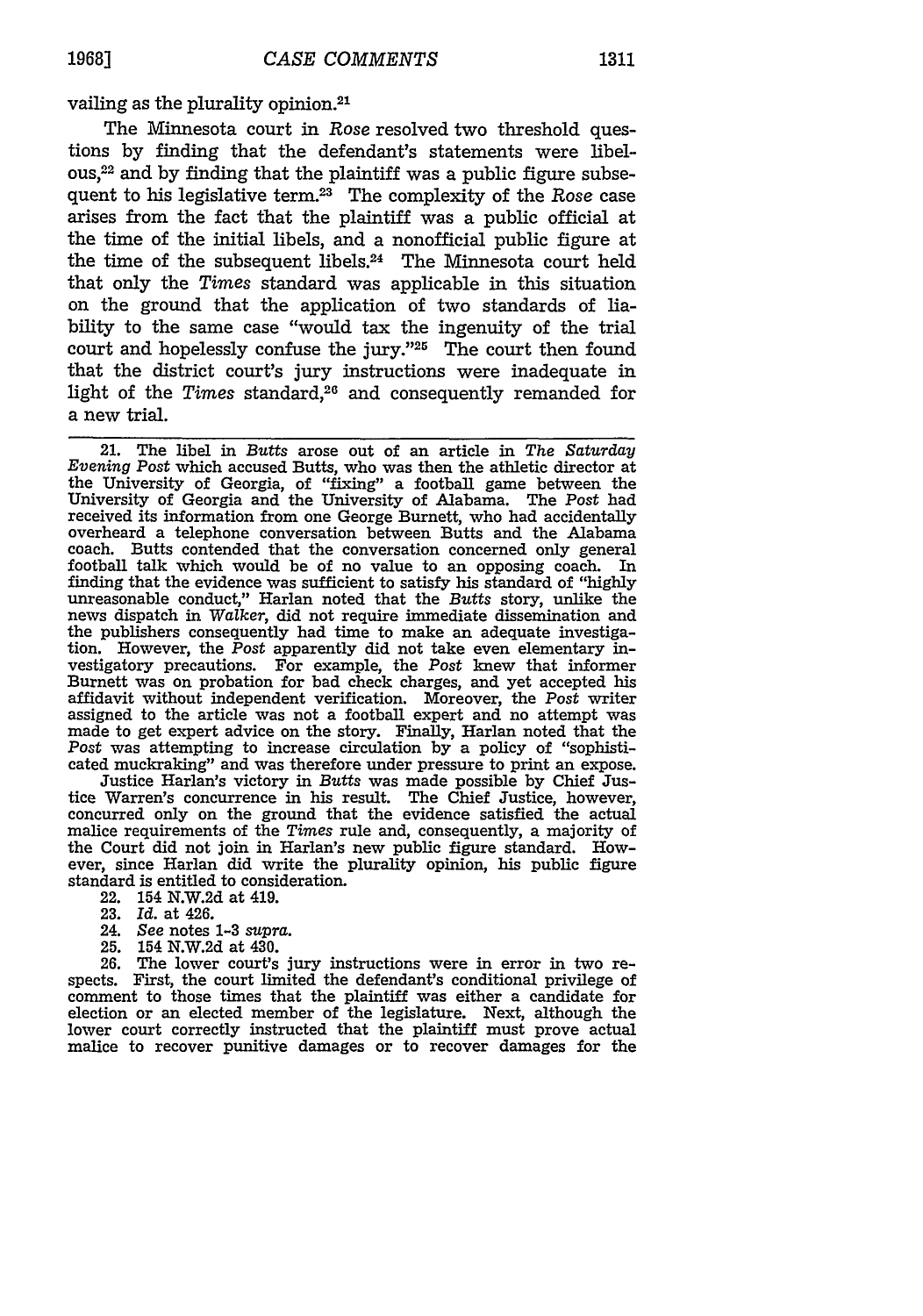It is clear that the *Times* rule must be applied to the plaintiff for the period that he was a state representative.<sup>27</sup> In choosing the standard applicable to the plaintiff for the period that he was a nonofficial public figure, the Minnesota court was faced with three alternatives. It could have applied Harlan's public figure standard and required a separate trial for the libels occurring during this period. However, this would seem to be an unreasonable choice in view of the expense and length of a typical libel suit.2 8 Thus the court was limited to either a blanket application of the *Times* rule or to the application of two sets of jury instructions covering the two periods of time. The court chose the former alternative<sup>29</sup> on the basis that the latter would be impractical. Unfortunately, the court did not attempt to further justify its choice and it is therefore suggested that the basic question still remains: Is the difficulty of applying two standards of liability to the same case sufficient to justify the rejection of Harlan's public figure standard? In order to answer this question, it will be helpful to examine the con-

period that he was a public official, it incorrectly instructed that evidence of personal ill will, the exaggerated nature of the publication, and other such factors could be considered oy the jury in passing on the question of malice. 154 N.W.2d at 421-22. As the court noted, such instructions do not comply with the *Times* standard of actual malice. *Id.* at 427-28. *See also* St. Amant v. Thompson, 36 U.S.L.W. 4333 (U.S. April 29, 1968), for the Supreme Court's most recent elaboration on the *Times* standard of actual malice. Since the court refused to apply Harlan's public figure standard, it made no attempt to decide to what degree "highly unreasonable conduct" is less than "reckless disregard of the truth," or to decide whether the evidence in the *Rose* case would satisfy Harlan's standard for public figures. 154 N.W.2d at 430 n.70. **27.** There is also an excellent argument for the extension of the *Times* rule into the period that the plaintiff was a *candidate* for public office, since uninhibited discussion on the fitness of one for public office is obviously essential to the proper functioning of the democratic process. *See* Coleman v. MacLennan, **78** Kan. **711,** 98 P. 281 (1908); *see gen- erally* Noel, *Defamation* of *Public Officers and Candidates,* 49 COLmm. erally Noel, Defamation of Public Officers and Candidates, 49 COLUM.<br>L. REV. 875 (1949). Pre-Times law in Minnesota did, in fact, extend the defense of conditional privilege of comment into the periods that one was either a candidate for election or a public official. *See, e.g.,* Hammerstein v. Reiing, 262 Minn. 200, 207, 115 N.W.2d 259, 264, *cert. denied,* **371** U.S. 862 (1962); Clancy v. Daily News Corp., 202 Minn. 1, 9, 277 N.W. 264, 268 (1938). Thus the trial court in *Rose* correctly instructed that the plaintiff must prove actual malice to recover damages

for the libels occurring during the periods that he was a candidate for election or an elected state representative. This instruction was erroneous only in that it failed to comply with the *Times* definition of actual malice. *See* note 26 *supra.*

28. *Cf.* Curtis Publishing Co. v. Butts, 388 U.S. 130, **167** (1967) (Warren, C.J., concurring); Time, Inc. v. Hill, **335** U.S. 374, 411 (1967) (Fortas, **J.,** dissenting).

29. *See* note 25 *supra* and accompanying text.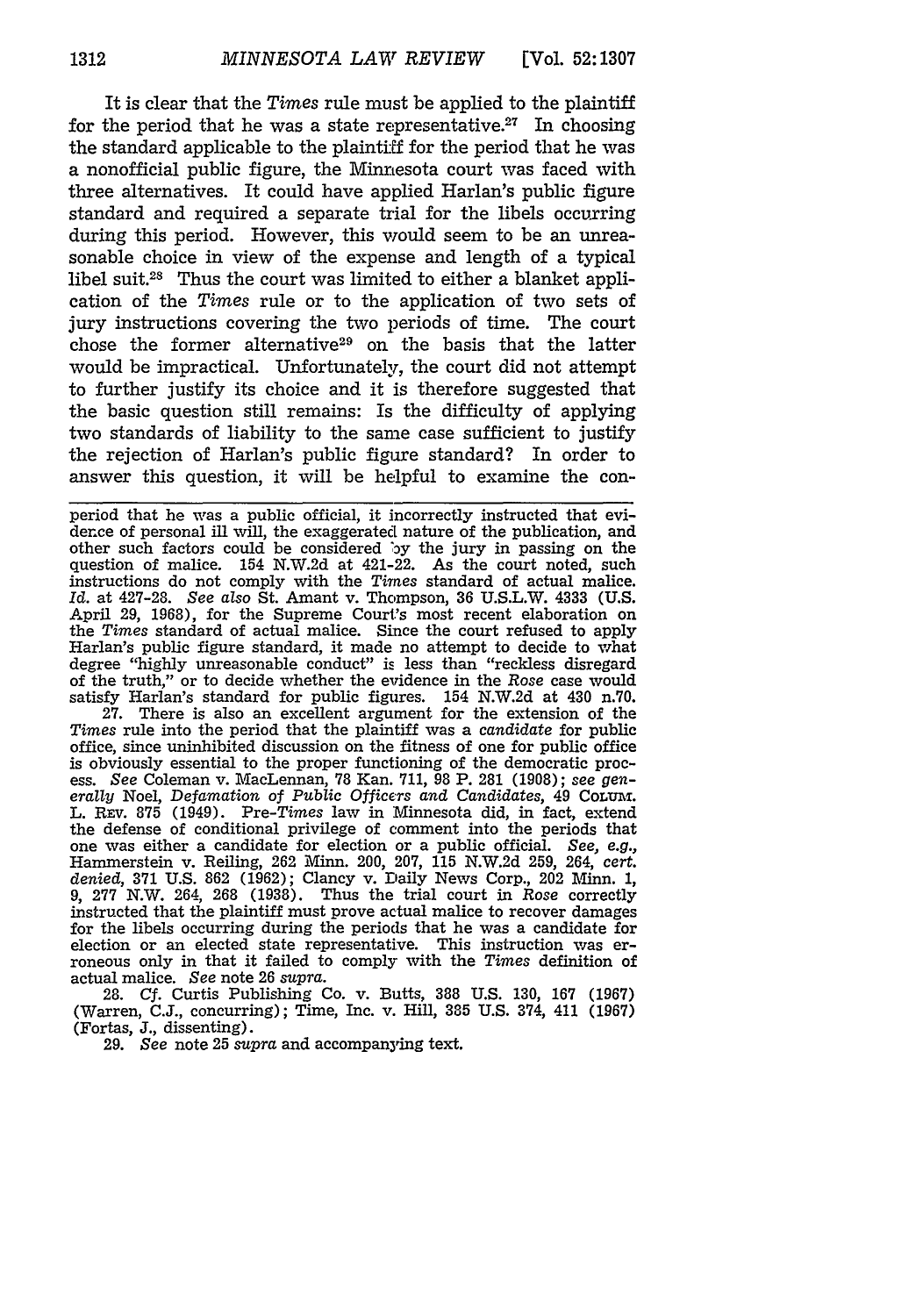siderations which prompted Harlan to derive a new standard for public figures, and to determine whether those considerations are applicable to a public figure who was also a public official at a different time during the course of the libel.

Harlan distinguished the libel of a public official from the libel of a public figure on several grounds.<sup>30</sup> First, he noted that a libel suit brought **by** a public official could be analogized to a prosecution for seditious libel. Clearly the repression of *political* dissent brought about **by** seditious libel actions is contrary to the basic principles of a democratic society,31 and consequently this analogy provides a valid justification for the limited scope of actionable libel when the libel is directed against public officials.<sup>32</sup> On the other hand, the absence of the evils of seditious libel actions in a suit brought **by** a public figure was one of the factors which prompted Harlan to derive a less strict standard for those actions. Harlan did not reach the question of which standard should be applied to a person who was both a public official and a nonofficial public figure at different times during the libel. However, it would seem that such a person would usually evoke comments of a *political* nature even while only a nonofficial public figure, and consequently should be accorded only that protection against libelous statements granted to public officials.<sup>33</sup> Certainly this

**31.** *See, e.g.,* Brant, *Seditious Libel: Myth and Reality,* **39 N.Y.U.L.** REV. **1** (1964); Kalven, *The New York Times Case: A Note* on *"The Central Meaning" of the First Amendment,* 1964 Sup. CT. REv. 191, 205. **32.** This analogy was drawn in the *Times* case as one basis for the *Times* rule. See New York Times Co. v. Sullivan, 376 U.S. 254, 273-78 (1964).

**33.** Another possible means of eliminating the evils of seditious libel actions would be to focus on the content of the speech rather than on the status of the plaintiff. Under this approach, politically oriented speech would be accorded the higher protection **of** the *Times* rule, while nonpolitical speech would be granted only that protection afforded by Harlan's "highly unreasonable" standard. Cf. Note, *Defamation of the Public Official,* 61 Nw. U.L. REv. 614, 629 n.80 (1966).

However, such an approach would seem to be precluded by the case of Time, Inc. v. Hill, **385** U.S. 374 (1966), where the Court, in extending the *Times* rule into right to privacy actions, expressly stated that "[t]he guarantees for speech and press are not the pressure of political expression or comment on public affairs **.... "** *Id.* at 388.

Moreover, a set of standards based entirely on the rather tenuous distinction between political and nonpolitical speech would probably fail to provide the press with workable guidelines and, consequently, fail to provide the press with workable guidelines and, consequently, such an approach could very well defeat the purposes of the *Times* rule by inhibiting rather than encouraging vigorous comment on public issues and public men. Cf. Comment, **32 ALBANY** L. REv. 207, 212 (1967).

**<sup>30.</sup>** See Curtis Publishing Co. v. Butts, **388 U.S. 130,** 154 **(1967).**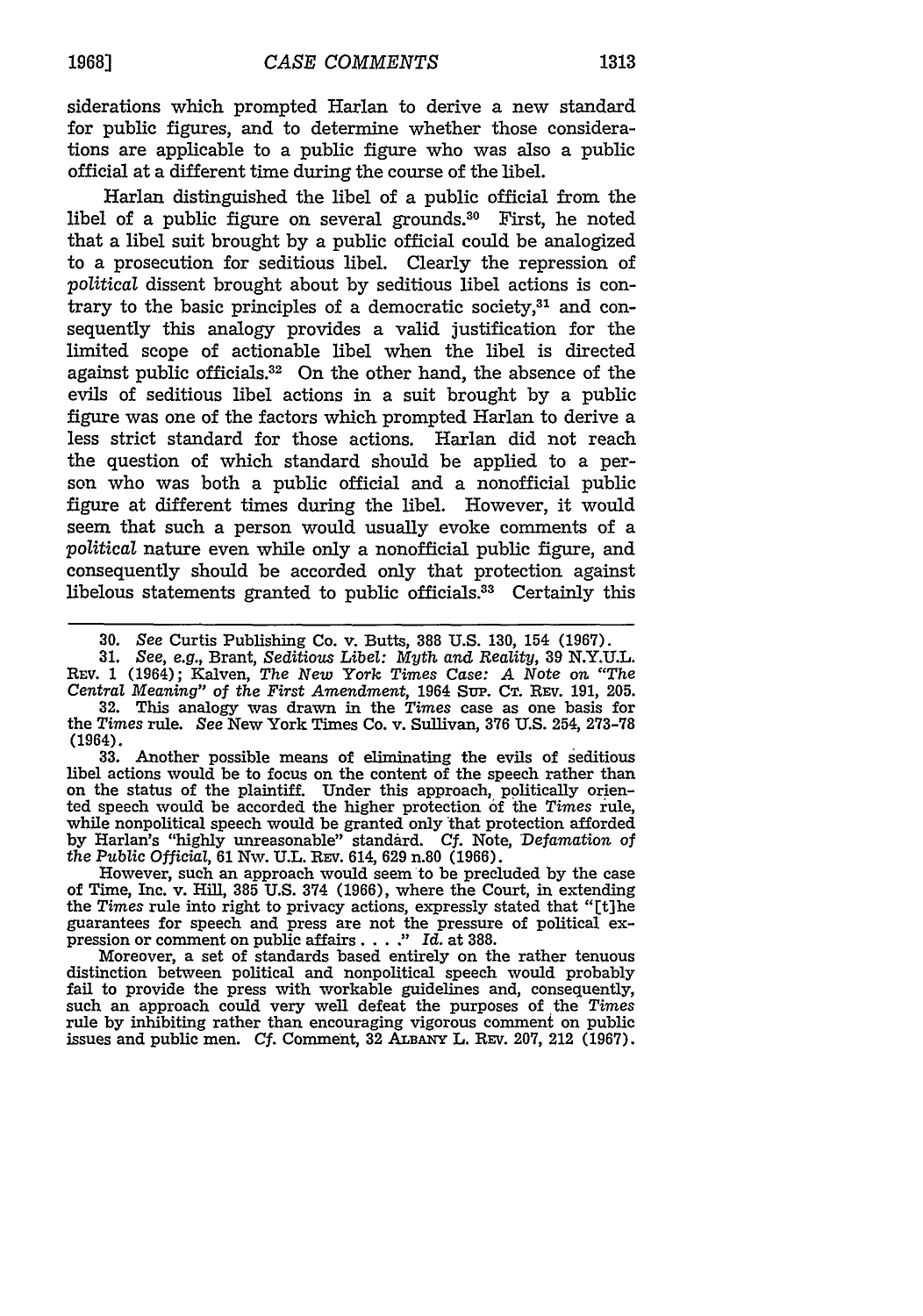distinction is applicable to the *Rose* case. The accusation that one is a Communist collaborator is political in nature and clearly distinguishable from the accusation in the *Butts34* case that one has fixed a football game, or the accusation in the *Walker35* case that one was an active participant in a race riot. Thus the libel action brought by Rose more closely resembles a prosecution for seditious libel than the actions brought by either Butts or Walker, and the application of the *Times* rule to this case is therefore justifiable.

Harlan also noted that a public official and a public figure are distinguishable when the former is accorded a special privilege of comment protecting his speech against libel actions, such as the privilege of comment enjoyed by federal and state legislators while on the floors of their respective legislatures. $36$  The *Times* rule has been justified as giving to the public a privilege of comment commensurate with that accorded these public officials.37 On the other hand, the absence of any special privileges of comment for public figures was one of the factors which led Harlan to his conclusion that a less strict standard should be applied to libel actions brought by public figures. In order to decide which standard should be applied to a plaintiff who was both a public official and a nonofficial public figure, it is necessary to consider the overall effects of the special privilege of comment enjoyed by the plaintiff while a public official. If the plaintiff were a nonofficial public figure during the initial parts of the libel, he could use his later obtained privilege as a public official to rebut the accusations without fear of a libel suit. If he were a public official during the initial parts of the libel, he could immediately defend himself against both present and anticipated accusations. Thus, the special privilege of comment accorded the plaintiff while a public official will probably

**35.** *See* note 20 *supra.* **36.** *See, e.g.,* U.S. **CONST.** art. I, § 6; *Mmn* . CONsT. art. 4, § 8. Similar privileges of comment are accorded to certain federal officers in the executive branch. Barr v. Matteo, 360 U.S. 564 (1959). State law also provides immunity to certain state officers. *See generally* W. **PROSSR, THE** LAW OF **TORTS** § 109 **(3d** ed. 1964). **37.** See New York Times Co. v. Sullivan, **376** U.S. 254, 282-83

(1963); Garrison v. Louisiana, **379** U.S. 64, 74 (1964). This consideration is only one of several justifications for the *Times* rule, *see, e.g.,* note **32** *supra* and accompanying text, and consequently the *Times* rule is not necessarily limited to those public officials who do enjoy such a privi- lege of comment. Rosenblatt v. Baer, **388'** U.S. **75,** 85 n.10 (1966). Nor does a public figure's lack of a special privilege of comment necessarily preclude application of the *Times* rule to him. Pauling v. Globe-Democrat Pub. Co., **362** F.2d 188, 196 (8th Cir. 1966).

*<sup>34.</sup> See* note 21 *supra.*